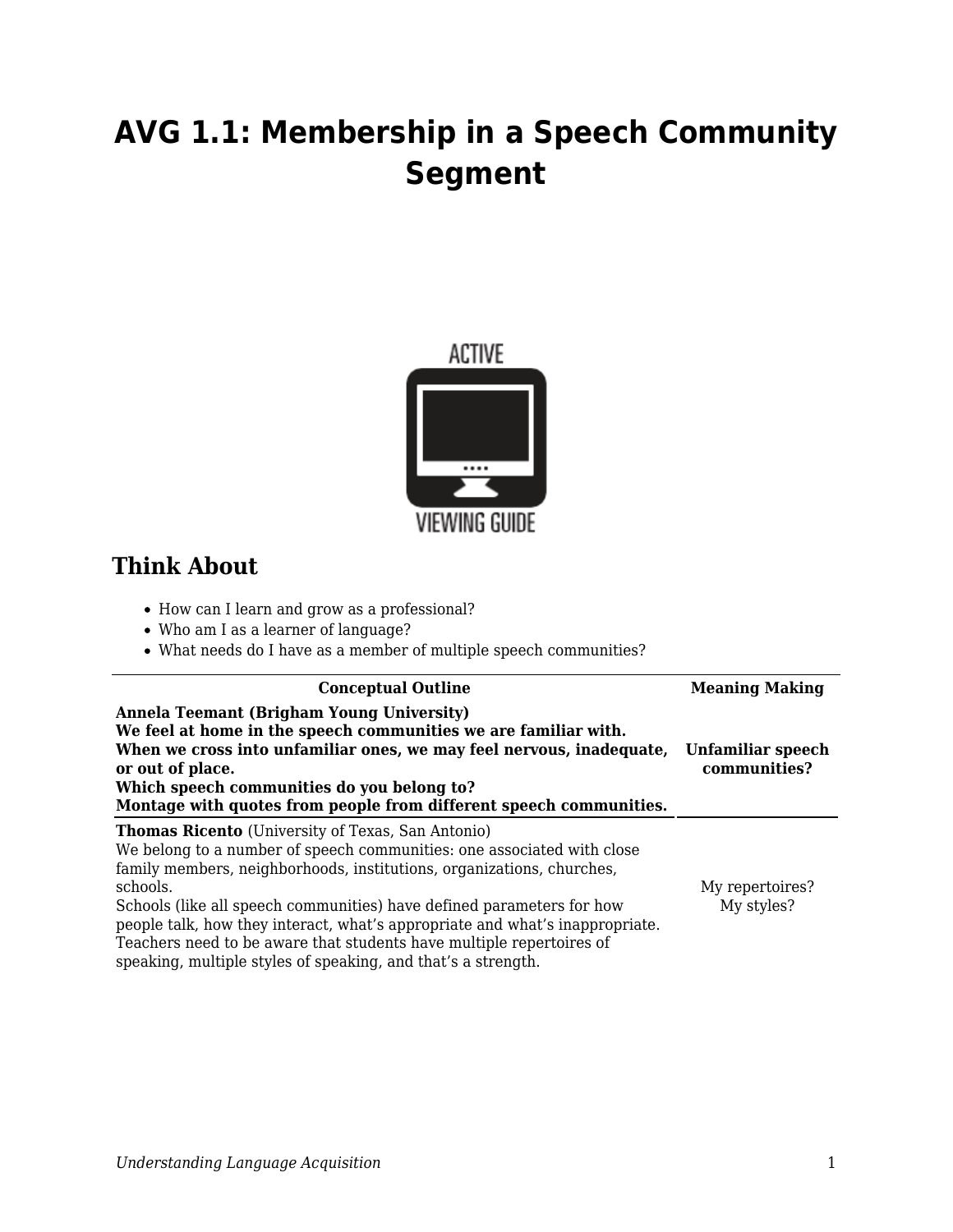| <b>Conceptual Outline</b>                                                                                                                                                                                                                                                                                                                                                                                                                                                                                                                                                                                                                                                                                                                                                                                                                                                                                                                                                                                                                                                                                                                                                                                                                                                                                                                                                                                                                                                                                                                                                                                                                                                                         | <b>Meaning Making</b>                                    |
|---------------------------------------------------------------------------------------------------------------------------------------------------------------------------------------------------------------------------------------------------------------------------------------------------------------------------------------------------------------------------------------------------------------------------------------------------------------------------------------------------------------------------------------------------------------------------------------------------------------------------------------------------------------------------------------------------------------------------------------------------------------------------------------------------------------------------------------------------------------------------------------------------------------------------------------------------------------------------------------------------------------------------------------------------------------------------------------------------------------------------------------------------------------------------------------------------------------------------------------------------------------------------------------------------------------------------------------------------------------------------------------------------------------------------------------------------------------------------------------------------------------------------------------------------------------------------------------------------------------------------------------------------------------------------------------------------|----------------------------------------------------------|
| <b>David Corson</b> (University of Toronto)<br>Power plays out when standard and non-standard languages conflict. As part<br>of our cultural capital, we have linguistic capital (language use skills of value<br>in certain sites, according to Pierre Gaudier). When we move to a new site,<br>our language use is valued differently.<br>"Every time we change rooms. Every time we move from one group of friends<br>to another. Or go from a familiar group to an unfamiliar group. The power<br>relationships change and the cultural capital, the linguistic capital, $\dots$ is<br>differentially valued. And this is power playing itself out."                                                                                                                                                                                                                                                                                                                                                                                                                                                                                                                                                                                                                                                                                                                                                                                                                                                                                                                                                                                                                                          | My language value?                                       |
| <b>Annela Teemant</b> (Brigham Young University)<br>We use our linguistic capital every day as we move through speech<br>communities. It is valued differently based on<br>$\cdot$ age<br>• gender<br>• social and educational status<br>• formality or situation<br>• regionalism<br>• historic time<br><b>Don Norton</b> (Brigham Young University)<br><b>Usage</b> is linguistic etiquette—study of forces in the language that determine<br>correctness, quality, rightness, appropriateness, and goodness. The forces<br>that determine this are outside of language. To see a parallel, what<br>determines the answer to "When is a person well dressed? These forces<br>dictate correctness. These are forces outside the language."<br>One of the concerns has to do with the need to learn standard English. Even<br>those who do note use standard English expect others to use it. Anyone who<br>wants to live a public life need to command standard English.<br>In public settings people expect Standard English (the variety of language<br>used among educated people) even if they don't use it.<br>"If a young person aspires to become a public person, then they would do<br>well to come to command a variety of standard American English" (the<br>standard dialect used by people in that area). All people in broadcasting learn<br>NBC English (NBC was the first to develop it)—sort of a Midwest or western<br>general American dialect.<br>Donna Christian (Center for Applied Linguistics)<br>Everyone who speaks a language speaks a dialect of that language—a variety<br>of the language. We can talk about those varieties that are more socially<br>noticeable. | My linguistic<br>ettiquite?<br>My language and<br>dress? |
| <b>For Example</b>                                                                                                                                                                                                                                                                                                                                                                                                                                                                                                                                                                                                                                                                                                                                                                                                                                                                                                                                                                                                                                                                                                                                                                                                                                                                                                                                                                                                                                                                                                                                                                                                                                                                                |                                                          |
| <b>Don Norton</b> (Brigham Young University)<br>There are three major dialects in Utah, but in the rural areas and in<br>southeastern Idaho to an extent and even in southern Canada it's:<br>"We were the Nartens. We lived in Narth Arm, Utah. The harse is barn in the<br>born." - 'r' colored vowel.<br>Utahisms "ofer, oferneat, oferdum, ofergood." And the classic "oferignorant."<br>$I$ gnorant = rude.                                                                                                                                                                                                                                                                                                                                                                                                                                                                                                                                                                                                                                                                                                                                                                                                                                                                                                                                                                                                                                                                                                                                                                                                                                                                                  |                                                          |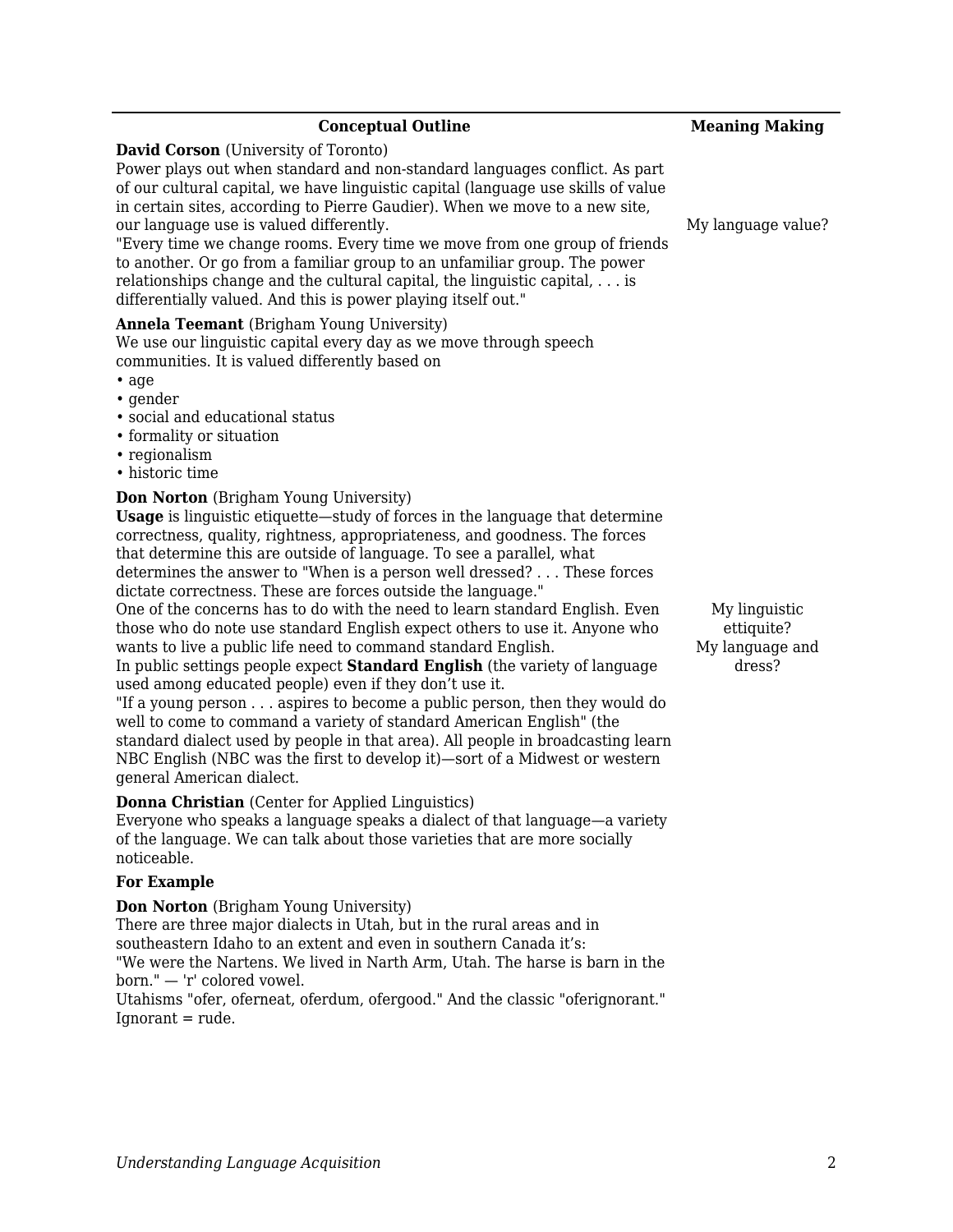| <b>Conceptual Outline</b>                                                                                                                                                                                                                                                                                                                                                                                                                                                                                                                                                    | <b>Meaning Making</b>                                                 |
|------------------------------------------------------------------------------------------------------------------------------------------------------------------------------------------------------------------------------------------------------------------------------------------------------------------------------------------------------------------------------------------------------------------------------------------------------------------------------------------------------------------------------------------------------------------------------|-----------------------------------------------------------------------|
| <b>Donna Christian</b> (Center for Applied Linguistics)<br>Dialect features (standard or nonstandard) are regular and rule governed. It's<br>possible to discover the rules. For example, in Appalachian speech for<br>collective nouns like people, the appropriate form is people is. "There's no<br>reason, in terms of logic or any sense of something being better, that people<br>are or people is is better, but the way we socially evaluate it, we consider<br>'people are' to be standard, 'people is' to be nonstandard. But both are<br>entirely rule governed." | Non-standard English<br>rules?                                        |
| <b>Don Norton</b> (Brigham Young University)<br>Non-standard usage was once standard.<br>For example: the classic double or multiple negative. In Chaucer someone<br>says of the gentle knight, "in all his life he hadn't never said nothing<br>discourteous to no sort of matter."<br>Shakespeare: "I cannot go no further. I will not budge for no man's pleasure."<br>"Historically, the multiple negative was standard. Somebody made a rule<br>against it. It is so common in non-standard English because it has deep<br>historical roots."                           | Historical changes in<br>language?                                    |
| <b>David Corson</b> (University of Toronto)<br>If you think language is unchangeable then critical language awareness is<br>hard to understand. Language change is central to understanding it.<br>We believe that language was formed before we arrived and we have to<br>accept it the way it is. We take it as a given.<br>But language develops from moment to moment. Dictionaries go out of date<br>before they are published.<br>Critical language awareness involves questioning the status and power<br>judgments of language use.                                  | Language change?<br>Language and power?                               |
| <b>Annela Temant</b> (Brigham Young University)<br>Teachers have social and educational status. In schools, they have authority.<br>We possess linguistic capital and use it every day. But we may not fully<br>understand how language works, how language varies, how language<br>proficiency develops.                                                                                                                                                                                                                                                                    | My educational<br>status?                                             |
| <b>Donna Christian</b> (Center for Applied Linguistics)<br>Teachers want a list of dialect features. They need tools to assess language<br>differences in the community they teach in.<br>New language issues will constantly confront them. A list of features is not<br>going to match. "What they need is a way of approaching the study of<br>language variation so that they can then do it themselves."                                                                                                                                                                | Language differences<br>in my classroom?                              |
| <b>Annela Teemant</b> (Brigham Young University)<br>Teachers are responsible for classroom language policy. We should ask: Are<br>our policies informed, enlightened, inclusive, and fair?                                                                                                                                                                                                                                                                                                                                                                                   | My language<br>policies?                                              |
| <b>Amado Padilla</b> (Stanford University)<br>Sometimes children get the message (purposefully or inadvertently) that<br>there is something wrong about their language, or culture. They go home and<br>see their parents and others they respect using the language and operating<br>within their culture, and children receive messages that this is a language or<br>culture to be avoided or lost. That creates identity conflicts for those<br>children.                                                                                                                | Language wrong?<br>Messages to my<br>students?<br>Identity conflicts? |
| Annela Teemant (Brigham Young University)<br>Understanding language acquisition means understanding linguistic<br>diversity. It begins by understanding ourselves in contrast to others.                                                                                                                                                                                                                                                                                                                                                                                     | Understanding<br>language acquisition?                                |